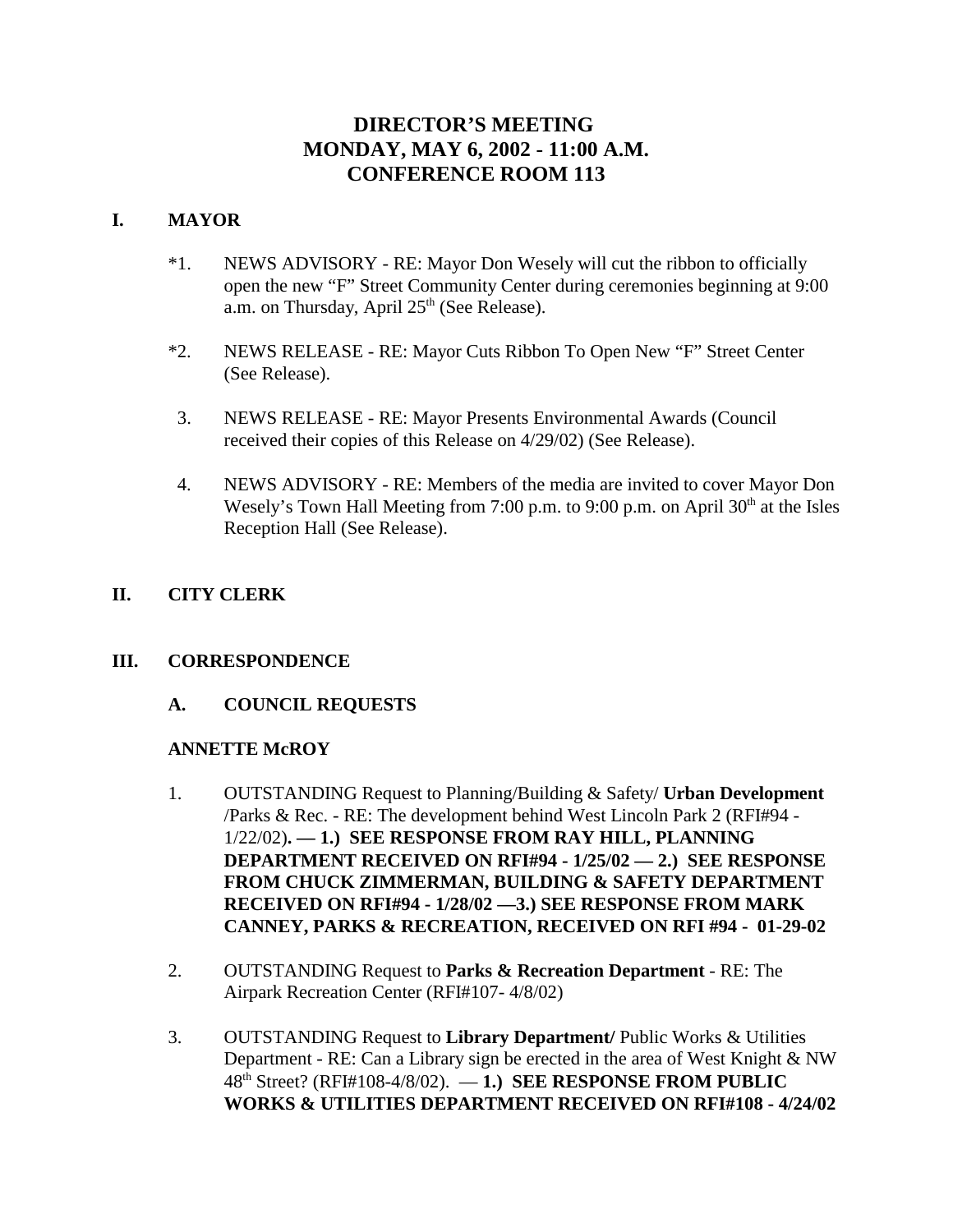4. Request to Finance/Pershing Auditorium - RE: To add a seat tax to tickets that are sold for events held at Pershing Auditorium (RFI#109 - 4/26/02)**. — 1.) SEE RESPONSE FROM DON HERZ, FINANCE DIRECTOR RECEIVED ON RFI#109 - 5/2/02** 

#### **TERRY WERNER**

- 1. OUTSTANDING Request to Lynn Johnson, Parks & Recreation Director RE: Budget Cuts and Neighborhood Parks (RFI#54 - 4/5/02). — **1.) SEE RESPONSE FROM LYNN JOHNSON, PARKS & RECREATION DIRECTOR RECEIVED ON RFI#54 - 5/1/02**
- 2. OUTSTANDING Request to Urban Development Department RE: Neighborhood Hotline (RFI#55 - 4/5/02). — **1.) SEE RESPONSE FROM WYNN HJERMSTAD, URBAN DEVELOPMENT DEPARTMENT RECEIVED ON RFI#55 - 4/30/02**
- 3. Request to Parks & Recreation Department RE: The plans for Nebraska Wesleyan to play baseball in Woods Park (RFI#57 - 4/29/02)
- 4. Request to Public Works & Utilities Department RE:  $40^{th}$  & Vine Street & Lack of a Traffic Light (RFI#58 - 4/30/02)
- 5. Request to Parks & Recreation Department RE: Woods Park (RFI#59 4/30/02)

# **COLEEN SENG**

- 1. Request to Parks & Recreation Department/Mayor RE: Reconsider the placement of the port-a-potty in the Piedmont Park (RFI#894 - 4/25/02)
- 2. Request to Public Works & Utilities Department RE: Signage & street markings for Skyway & "O" Street (RFI#895 - 4/25/02)

#### **JONATHAN COOK**

- 1. OUTSTANDING Request to Lynn Johnson, **Parks & Recreation Director** RE: Park Sizes & Categories (RFI#68 - 3/12/02)
- 2. Request to Don Killeen, C/C Property Management RE: Old Federal Building Improvements (RFI#70 - 4/22/02)
- 3. Request to Clint Thomas, Urban Development Department RE: Old Federal Building Appraisal Review (RFI#71 - 4/22/02)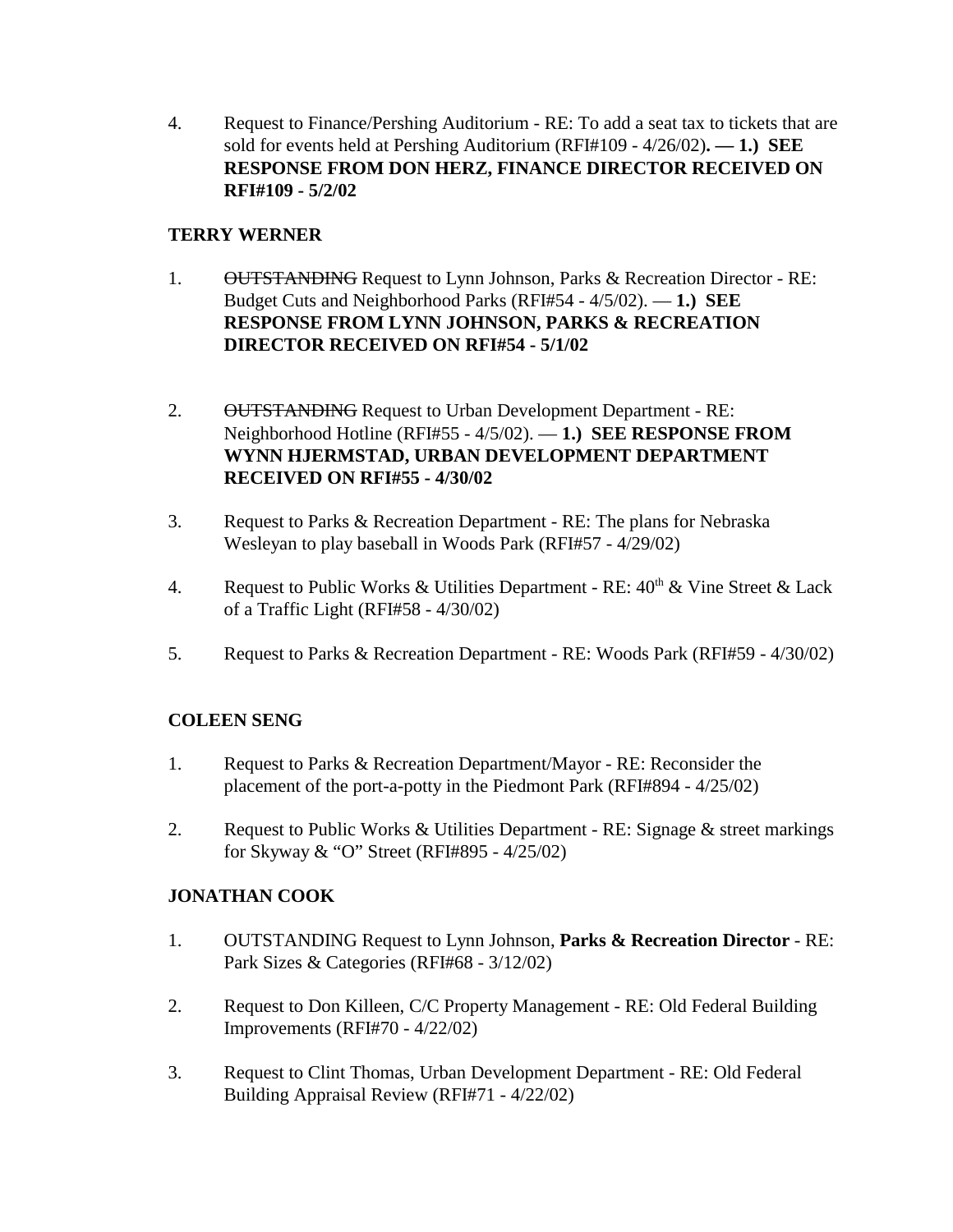#### **JON CAMP**

1. Request to Don Killeen, Building Administrator, Property Management – RE: Cost benefit analysis of Old Federal Building (RFI#75 - 4/18/02)

## **GLENN FRIENDT**

1. OUTSTANDING Request to **Don Herz, Finance Director** - RE: Parking ticket activity and revenue through second quarter,  $2001-02$  (RFI#13 -  $4/5/02$ ).  $-1$ .) **SEE RESPONSE FROM DON HERZ, FINANCE DIRECTOR RECEIVED ON RFI#13 - 4/18/02** - **(Portion of the information requested was not provided in the original response)** 

#### **KEN SVOBODA**

1. Memo from Ken Svoboda to Ann Harrell & Dallas McGee - RE: Old Federal Building Redevelopment (See Memo).

# **B. DIRECTORS AND DEPARTMENT HEADS**

## **ANIMAL CONTROL**

- \*1. Response E-Mail from Jim Weverka to Rick Shaw RE: Constituent/animal control/hybrids (See E-Mail).
- \*2. Report prepared by: James Weverka RE: Lincoln Animal Control 2001 Annual Report (Copy of this Report is on file in the City Council Office)

#### **FINANCE/CITY TREASURER**

- **\***1. Material from Don Herz & Melinda J. Jones RE: Resolution & Finance Department Treasurer Of Lincoln, Nebraska - Investments Purchased Between April 15 and April 19, 2002.
- 2. Material from Don Herz & Melinda J. Jones RE: Resolution & Finance Department Treasurer Of Lincoln, Nebraska - Investments Purchased Between April 22 and April 26, 2002.

#### **HEALTH DEPARTMENT**

1. NEWS RELEASE - RE: Latex Paint Exchange - Free latex paint (See Release).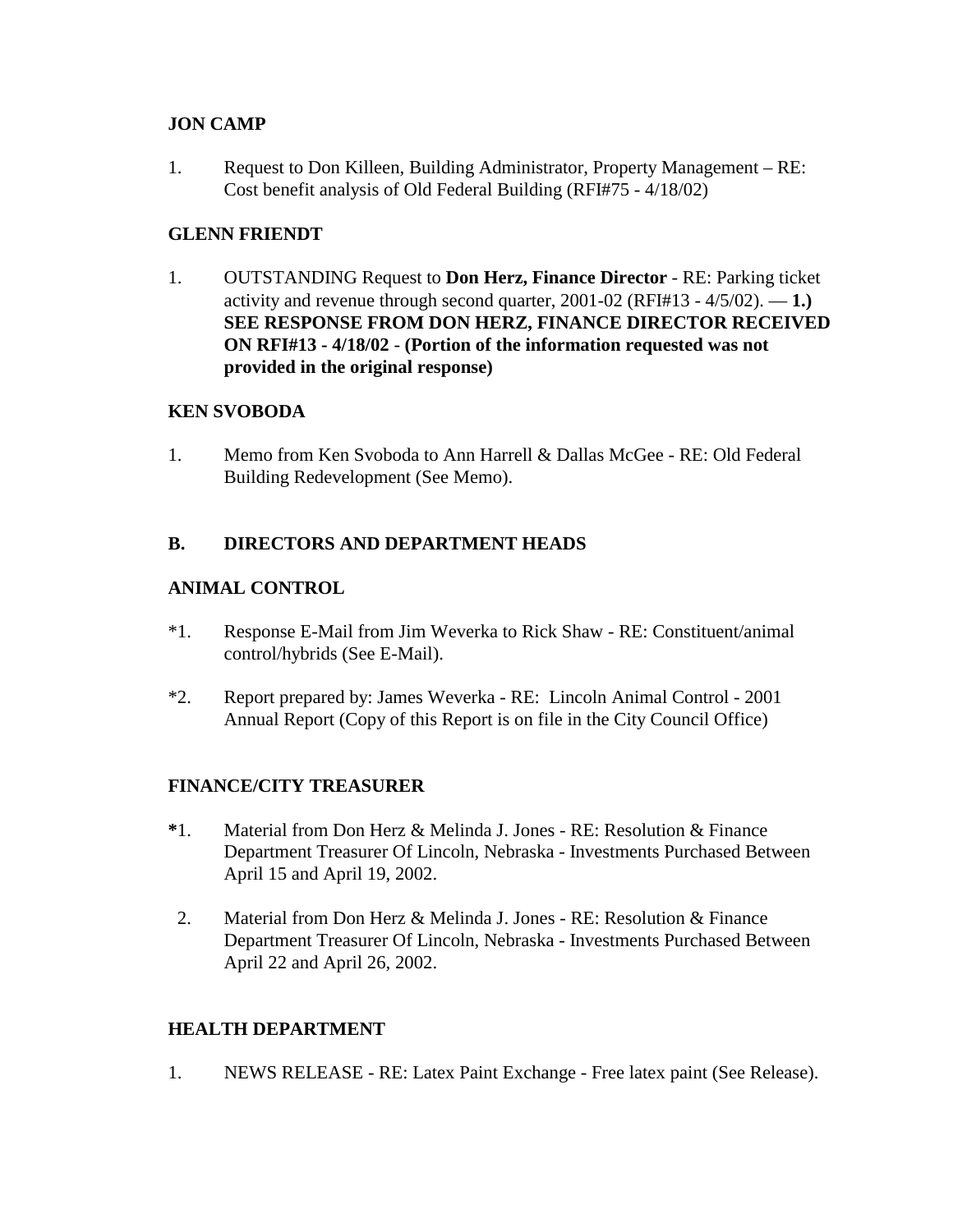2. Response E-Mail from Bruce Dart to Rick Shaw - RE: PLEASE REVIEW constituent/animal control/hybrids (Response to Item #10 under "C. Miscellaneous" - Copy of Mr. Shaw's E-Mail under '#10') (See E-Mail).

# **PLANNING**

- \*1. Report RE: Lincoln and Lancaster County 2025 Comprehensive Plan Work-In-Progress City-County Comprehensive Plan - Review Draft for Lincoln City Council and Lancaster County Board - April 3, 2002 (Council received their copies of this Report on 4/22/02) (Copy of this Report is on file in the City Council Office).
- \*2. Report RE: Lincoln and Lancaster County 2025 Comprehensive Plan FACTSHEET -submitted to the Lincoln City Council and Lancaster County Board for Joint Public Hearing - May 8, 2002, 1:30 p.m., and May 22, 2002, 4:00 p.m. – Bill No. 02R-96. (Council received their copies of this Report in their Thursday packets on 4/25/02) (Copy of this Report is on file in the City Council Office).
- \*3. Memo & CD-ROM from Kent Morgan RE: Comprehensive Plan Draft Comprehensive Plan on CD-ROM (Council copies placed in their Thursday packets on 4/25/02) (Copy of the Memo on file in the City Council Office).
- \*4. Material from Jean Walker RE: 2025 Comprehensive Plan Additional Information (See Material)
- 5. Material from Jean Walker RE: 2025 Comprehensive Plan Additional Information (See Material).

# **PLANNING COMMISSION FINAL ACTION .....**

- \*1. Final Plat No. 02003 Lee's Place  $4<sup>th</sup>$  Addition (S.W. 16<sup>th</sup> Street and W. Van Dorn Street) Resolution No. PC-00740.
- \*2. Special Permit No. 1964 (Private school for tumbling, dance, cheerleading and gymnastics at 4001 South 8<sup>th</sup> Street - Resolution No. PC-00741.

# **PUBLIC WORKS & UTILITIES DEPARTMENT**

- 1. Memo from Harry Kroos RE: 2001-2002 Sidewalk Snow Removal Assessments (See Memo).
- 2. Memo from Elmer Cole RE: Questions and Concerns for Re-Paving District #154 - Saunders Avenue,  $12^{th}$  Street to  $14^{th}$  Street (See Memo).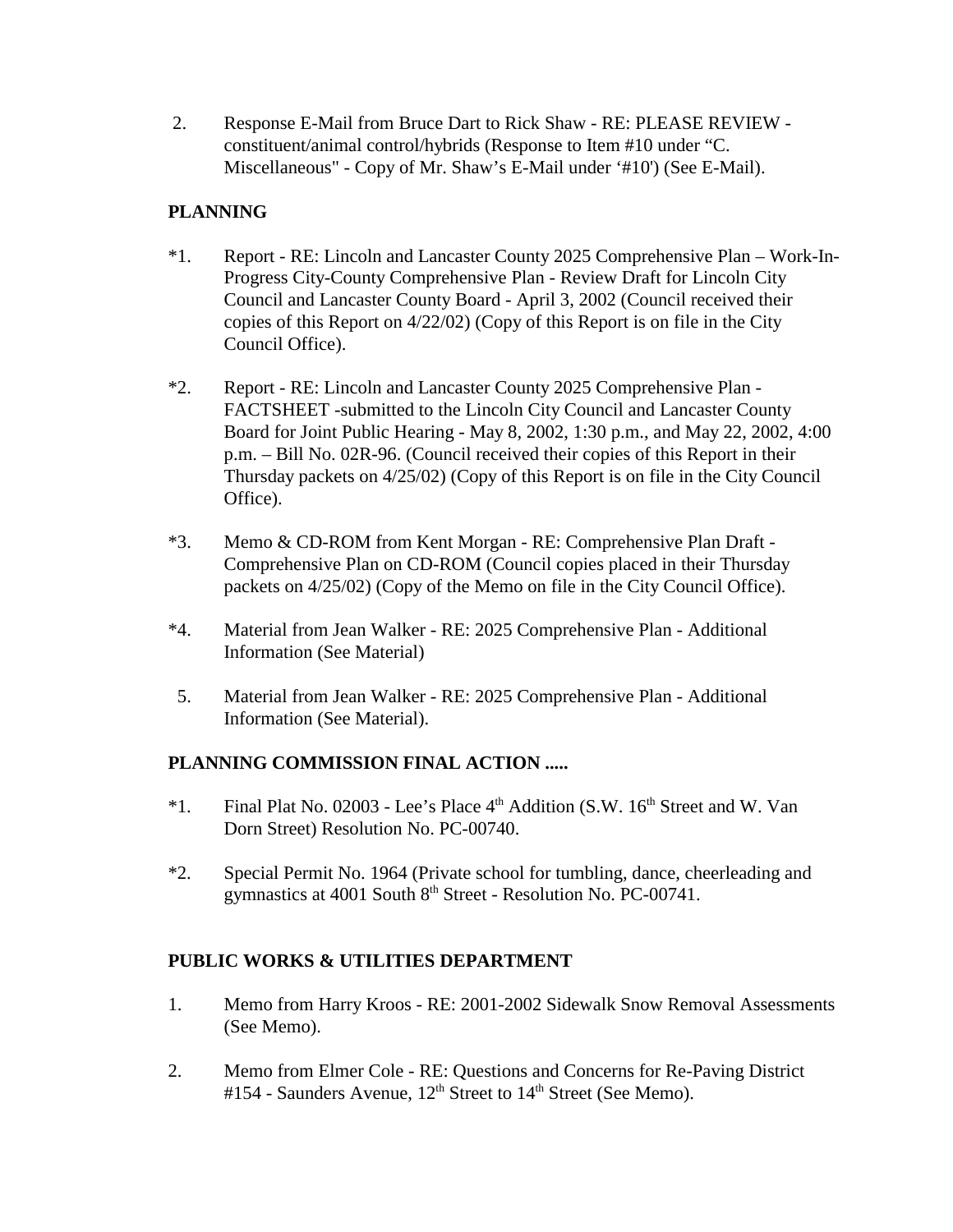3. Memo from Allan Abbott to Ken Svoboda - RE: Infrastructure Financing (See Material).

#### **STARTRAN**

1. Memo from Joy Patten, Chair StarTran Advisory Board - RE: "#18, 48<sup>th</sup> Street Shuttle" Route (See Memo).

#### **WOMEN'S COMMISSION**

1. Report from Bonnie Coffey - RE: Director's Report - April 2002 (See Report).

## **C. MISCELLANEOUS**

- \*1. E-Mail from Mary Roseberry-Brown, President, Friends of Wilderness Park RE: Comprehensive Plan - Proposed Study to extend Yankee Hill Road through Wilderness Park (See E-Mail).
- \*2. E-Mail from Robert (Bud) & Phyllis Narveson RE: Old Federal Courthouse (See E-Mail).
- \*3. Report & Letter from John Wood, Executive Director, Airport Authority RE: Proposal Under the Small Community Air Service Development Pilot Program - Docket OST-2002-11590 – Submitted to: U.S. Department of Transportation - Docket Operations and Media Management Division - Submitted by: Lincoln Airport Authority - April 22, 2002 (Only received one Report, copy of report on file in the City Council Office).
- \*4. Letter from Ben & Amy Herr, C&L Automotive, Inc., President And Property Owner, 1231 Saunders Avenue – RE: Saunders Avenue  $12<sup>th</sup>$  to  $14<sup>th</sup>$  Streets (See Letter).
- \*5. Letter from William Duffield, Duffy's Exotic Body Piercing Studio RE: The proposed Tattooing & Body Piercing Ordinance (See Letter).
- 6. E-Mail from Greg A. Weinert RE: Huntington Avenue at 62nd Street (See E-Mail).
- 7. E-Mail from Mary Roseberry-Brown, President, Friends of Wilderness Park RE: Comprehensive Plan Amendments (See E-Mail).
- 8. E-Mail from Lisa Kelly RE: Federal Building (See E-Mail).